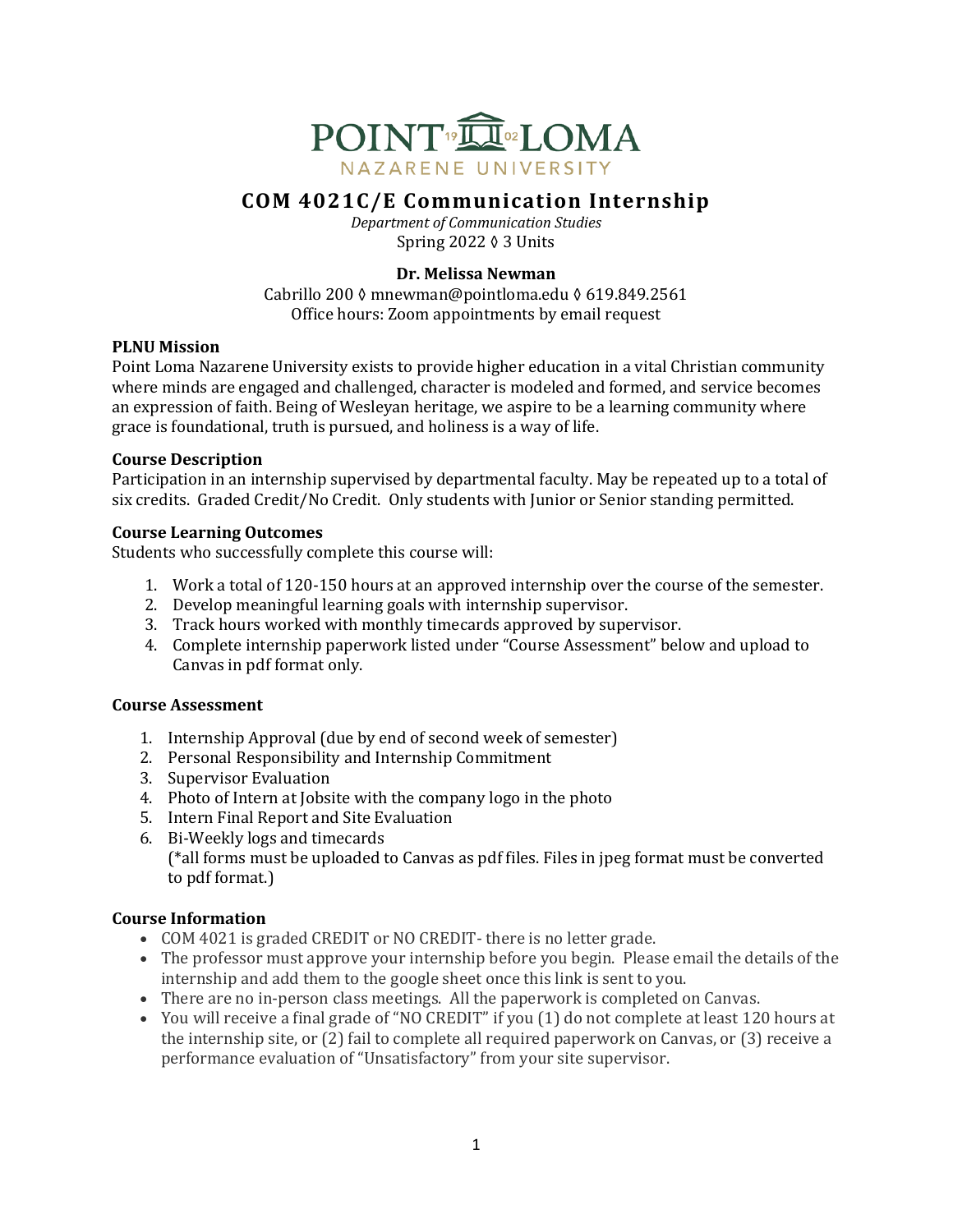- You must register and pay for COM 4021 in the semester in which you carry out your intern responsibilities. COM 4021 is offered (in most years) in the FALL, SPRING, SUMMER I, and SUMMER II sessions. In 2021, the university offered a Spring Mini in place of Summer II.
- Internships done out of state must be approved by the Office of Assessment and Institutional Effectiveness. If the internship is outside of California, students must register for section "E" and all California-based internships are in the "C" section.
- COM 4021 Internship is always a 3-unit course-- you cannot get credit for only 1 or 2 units.
- You must complete a minimum of 120 documented hours at the internship site (this does NOT include travel time) and complete all required paperwork listed in the posted in Canvas.
- Your site supervisor will be required to confirm your internship, approve your Bi-Weekly Log/Timecard and do a final evaluation. It is your responsibility to remind them to submit the required materials so you can earn credit.
- If your paperwork is incomplete at the conclusion of the semester, a NC (no credit) grade will be awarded.
- This syllabus serves as the contract between the students and professor. Your continued enrollment in the course serves as agreement to abide by the policies and information set forth here within.

| <b>Date</b> | Agenda                                | Due in Canvas                           |
|-------------|---------------------------------------|-----------------------------------------|
| Week of     | Secure internship by 9/13. Email Dr.  | March 7                                 |
| January 11  | Newman with plan and any              |                                         |
|             | questions.                            |                                         |
| Week of     | Submit Initial Paperwork to Canvas    | March 14                                |
| January 17  | <b>Approval Form</b>                  | Complete Bi-Weekly Log and Time         |
|             | <b>Commitment Form</b>                | Card                                    |
|             |                                       |                                         |
|             | Fill out Google Sheet with Internship |                                         |
|             | Info                                  |                                         |
| Week of     |                                       |                                         |
|             | Work internship hours                 | Complete Bi-Weekly Log and Time<br>Card |
| January 24  |                                       |                                         |
|             |                                       |                                         |
| Week of     | Work internship hours                 |                                         |
| January 31  |                                       | Complete Bi-Weekly Log and Time         |
|             |                                       | Card                                    |
|             |                                       |                                         |
| Week of     | Work internship hours                 |                                         |
| Feb 7       |                                       | Complete Bi-Weekly Log and Time         |
|             |                                       | Card                                    |
|             |                                       |                                         |
|             |                                       |                                         |
| Week of     | Work internship hours                 | Submit Signed Time Card                 |
| Feb 14      |                                       |                                         |
|             |                                       |                                         |

# **General Course Schedule**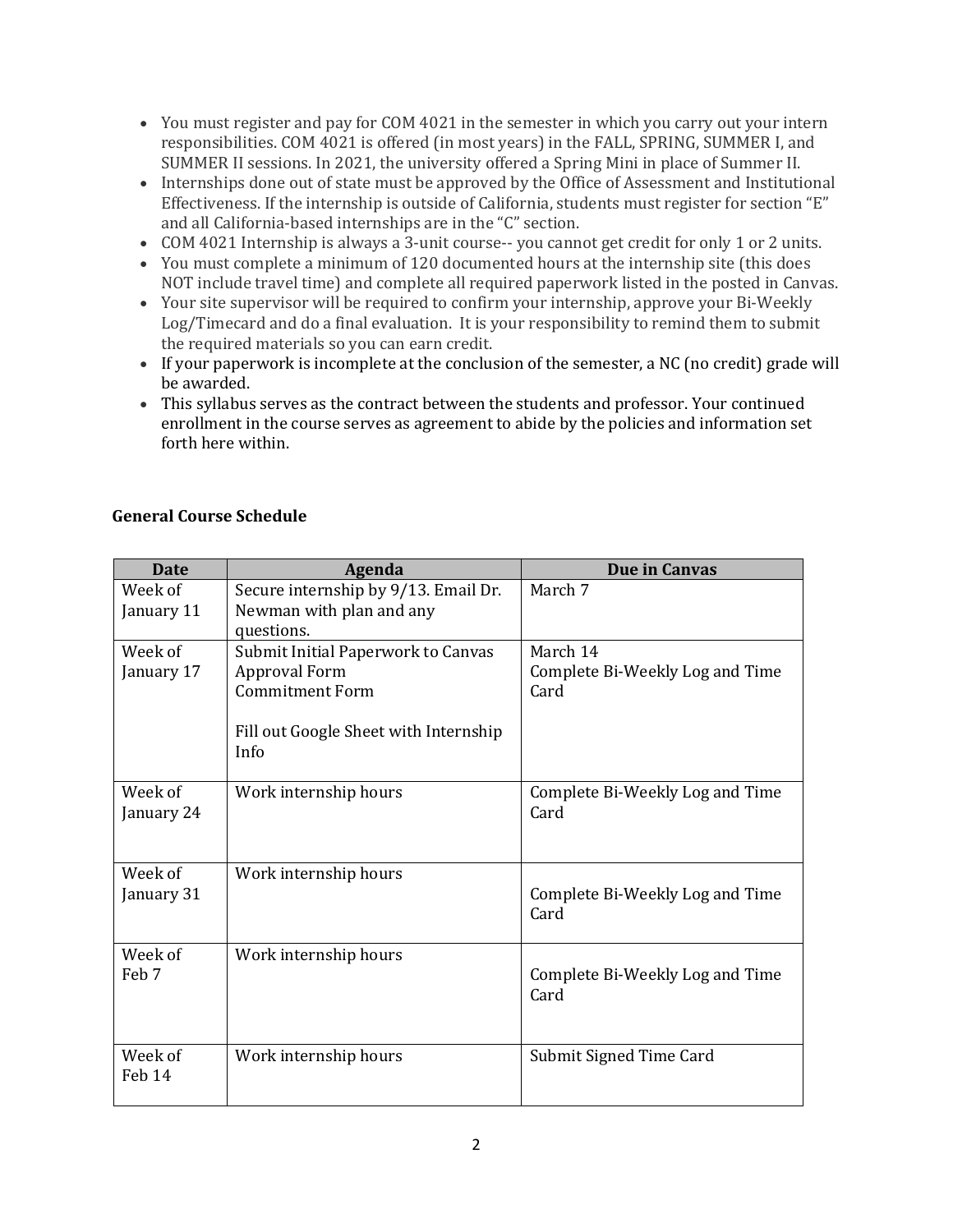| Week of           | Work internship hours                                | Complete Bi-Weekly Log and Time         |
|-------------------|------------------------------------------------------|-----------------------------------------|
| Feb 21            |                                                      | Card                                    |
|                   |                                                      |                                         |
|                   |                                                      |                                         |
| Week of           | **Halfway point in semester. You                     | Complete Bi-Weekly Log and Time         |
| Feb <sub>28</sub> | should have at least 60 hours by                     | Card                                    |
|                   | this point. If you're having                         |                                         |
|                   | difficulties in your internship or                   |                                         |
|                   | not getting enough hours contact<br>Dr. Newman ASAP. |                                         |
| March 7-11        | <b>Spring Break March 7-11</b>                       |                                         |
|                   | Feel free to work internship hours                   |                                         |
|                   | during break-it's a good week to                     |                                         |
|                   | catch up on hours if you are                         |                                         |
|                   | behind.                                              |                                         |
| Week of           | Work internship hours                                | Complete Bi-Weekly Log and Time         |
| March 14          |                                                      | Card                                    |
|                   |                                                      |                                         |
| Week of           | Work internship hours                                | Submit Photo of Intern at Jobsite       |
| March 21          |                                                      | with Company Logo in the Picture        |
|                   |                                                      | Submit Signed April Time Card           |
| Week of           | Work internship hours                                | Complete Bi-Weekly Log and Time         |
| March 28          |                                                      | Card                                    |
|                   |                                                      |                                         |
| Week of           |                                                      |                                         |
| April 4           | Work internship hours                                | Complete Bi-Weekly Log and Time<br>Card |
|                   |                                                      |                                         |
| Week of           | Work internship hours                                |                                         |
| April 11          |                                                      | Complete Bi-Weekly Log and Time         |
|                   |                                                      | Card                                    |
|                   |                                                      |                                         |
| Week of           | Work internship hours                                | Complete Bi-Weekly Log and Time         |
| April 18          |                                                      | Card                                    |
|                   |                                                      |                                         |
| Week of           | Finish working internship hours                      | Submit:                                 |
| April 25          | <b>Upload final documents to Canvas</b>              | (1) Supervisor Evaluation (Prof         |
|                   |                                                      | sends this to supervisor directly)      |
|                   |                                                      | (2) Intern Final Report and Site        |
|                   |                                                      | Evaluation                              |
|                   |                                                      | (3) Final Time Cards & Logs             |
|                   |                                                      |                                         |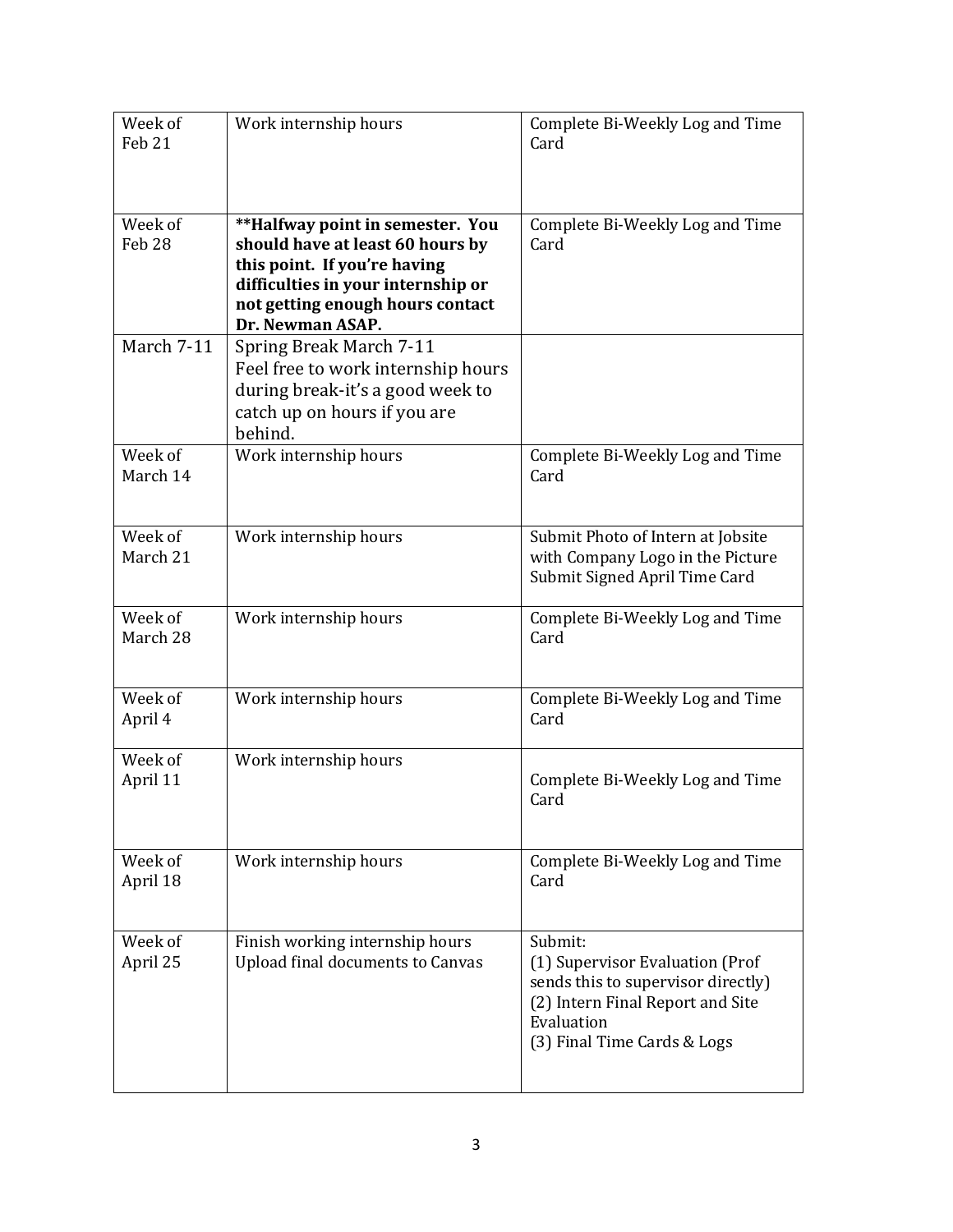#### **University Notifications**

#### **STATE AUTHORIZATION**

State authorization is a formal determination by a state that Point Loma Nazarene University is approved to conduct activities regulated by that state. In certain states outside California, Point Loma Nazarene University is not authorized to enroll online (distance education) students. If a student moves to another state after admission to the program and/or enrollment in an online course, continuation within the program and/or course will depend on whether Point Loma Nazarene University is authorized to offer distance education courses in that state. It is the student's responsibility to notify the institution of any change in his or her physical location. Refer to the map on *State Authorization* to view which states allow online (distance education) outside of California.

#### **INCOMPLETES AND LATE ASSIGNMENTS**

All assignments are to be submitted/turned in by the due date. Late work will receive a reduction in points. Incompletes will only be assigned in extremely unusual circumstances.

#### **PLNU COPYRIGHT POLICY**

Point Loma Nazarene University, as a non-profit educational institution, is entitled by law to use materials protected by the US Copyright Act for classroom education. Any use of those materials outside the class may violate the law.

#### **PLNU ACADEMIC HONESTY POLICY**

Students should demonstrate academic honesty by doing original work and by giving appropriate credit to the ideas of others. Academic dishonesty is the act of presenting information, ideas, and/or concepts as one's own when in reality they are the results of another person's creativity and effort. A faculty member who believes a situation involving academic dishonesty has been detected may assign a failing grade for that assignment or examination, or, depending on the seriousness of the offense, for the course. Faculty should follow and students may appeal using the procedure in the university Catalog. See Academic Policies for definitions of kinds of academic dishonesty and for further policy information.

#### **PLNU ACADEMIC ACCOMMODATIONS POLICY**

PLNU is committed to providing equal opportunity for participation in all its programs, services, and activities. Students with disabilities may request course-related accommodations by contacting the Educational Access Center (EAC), located in the Bond Academic Center (EAC@pointloma.edu or 619-849-2486). Once a student's eligibility for an accommodation has been determined, the EAC will issue an academic accommodation plan ("AP") to all faculty who teach courses in which the student is enrolled each semester.

PLNU highly recommends that students speak with their professors during the first two weeks of each semester/term about the implementation of their AP in that particular course and/or if they do not wish to utilize some or all of the elements of their AP in that course.

Students who need accommodations for a disability should contact the EAC as early as possible (i.e., ideally before the beginning of the semester) to assure appropriate accommodations can be provided. It is the student's responsibility to make the first contact with the EAC.

#### **PLNU ATTENDANCE AND PARTICIPATION POLICY**

Regular and punctual attendance at all class sessions is considered essential to optimum academic achievement. If the student is absent for more than 10 percent of class sessions, the faculty member will issue a written warning of de-enrollment. If the absences exceed 20 percent, the student may be de-enrolled